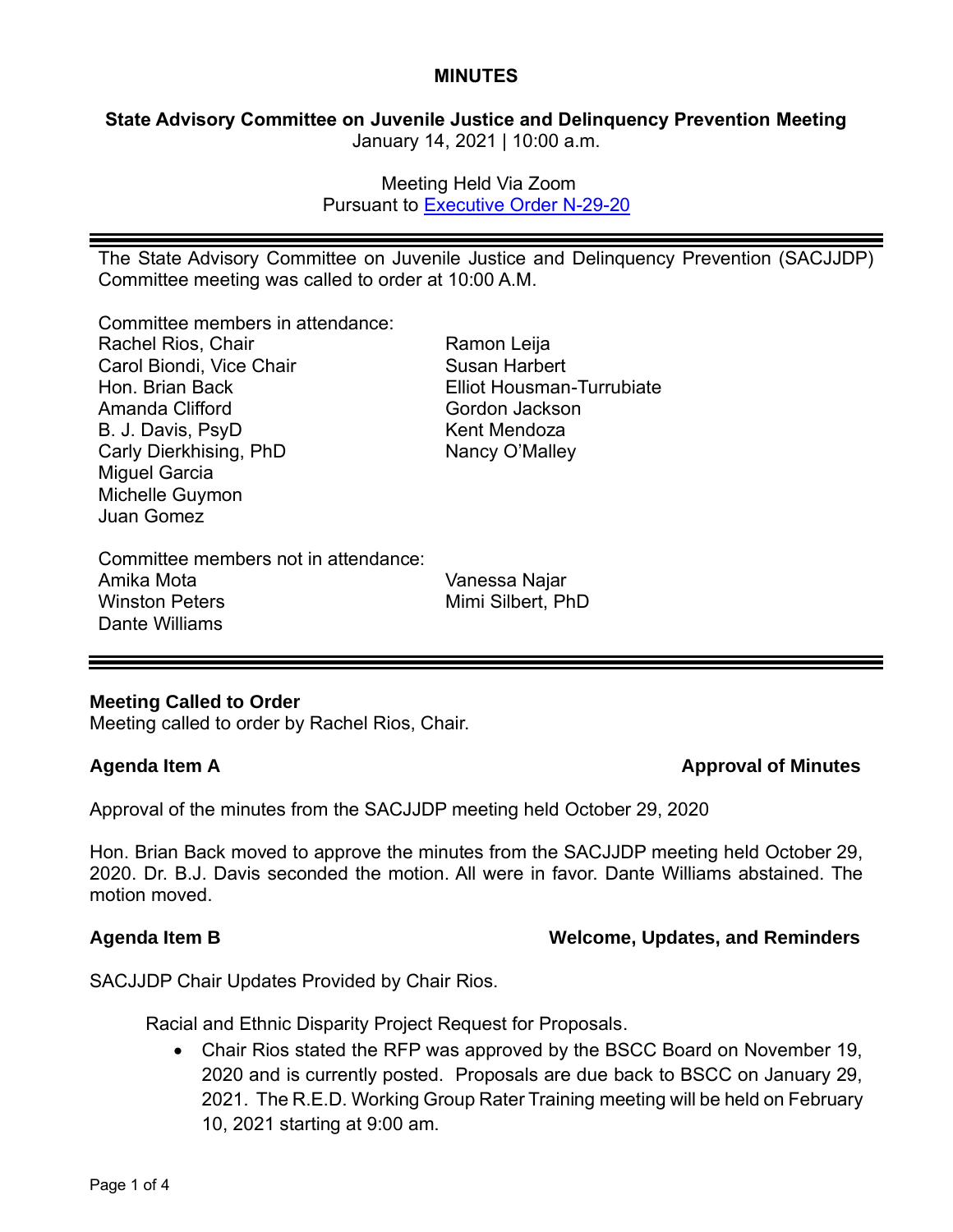# SACJJDP Statement

• Chair Rachel Rios led the discussion on the SACJJDP statement and recommendations stating the original intent was a letter to the Governor that communicates the SACJJDP commitment and mission. The SACJJDP reviewed each of the recommendations and agreed on scheduling a meeting on February 4, 2021 to review and finalize the language in the recommendations. Chair Rios discussed inviting the Governor's office to the March 25, 2021 SACJJDP membership meeting and recommended that they first finalize the language and determine who would present the recommendations before sending the invitation.

# Community Survey

• Field Representative Timothy Polasik included a draft survey in the meeting materials and asked the SACJJDP membership to email comments on the questions and survey design.

BSCC Updates provided by BSCC Executive Director Kathleen Howard.

2021-22 Updated Budget information

• Executive Director Kathleen Howard provided an update of the Governor's budget

Division of Juvenile Justice Closure and Realignment

- Ms. Howard stated that the FY 2020-21 Budget includes \$9.6 million one-time General Fund for the Board to provide start-up funding for regional programs, specialized treatment programs, and general planning for the implementation of DJJ realignment. The funding is to support activities related to the realignment of youth from the Division of Juvenile Justice to county jurisdiction as part of the Regional Youth Programs and Facilities Grant Program established by Chapter 337, Statutes of 2020 (SB 823).
- Ms. Howard also reported that Chapter 337, Statutes of 2020 (SB 823) also provides \$1.9 million General Fund in 2021-22, and \$1 million in 2022-23, to convene a working group to submit a plan for the replacement of the Juvenile Court and Probation Statistical System with a modern database, as part of the realignment of the Division of Juvenile Justice to the counties.

# **Agenda Item C Discussion on the Title II 3-Year Plan**

Key 3-Year Plan Submission Dates.

Timothy Polasik informed the SACJJDP that the submission date of the 3-Year State Plan is tied to the 2021 Title II Solicitation, which has not been released yet. Historically the due date for all documents has been February 28 each year, though the date will be further out this year due to the late release of the solicitation. The current plan is to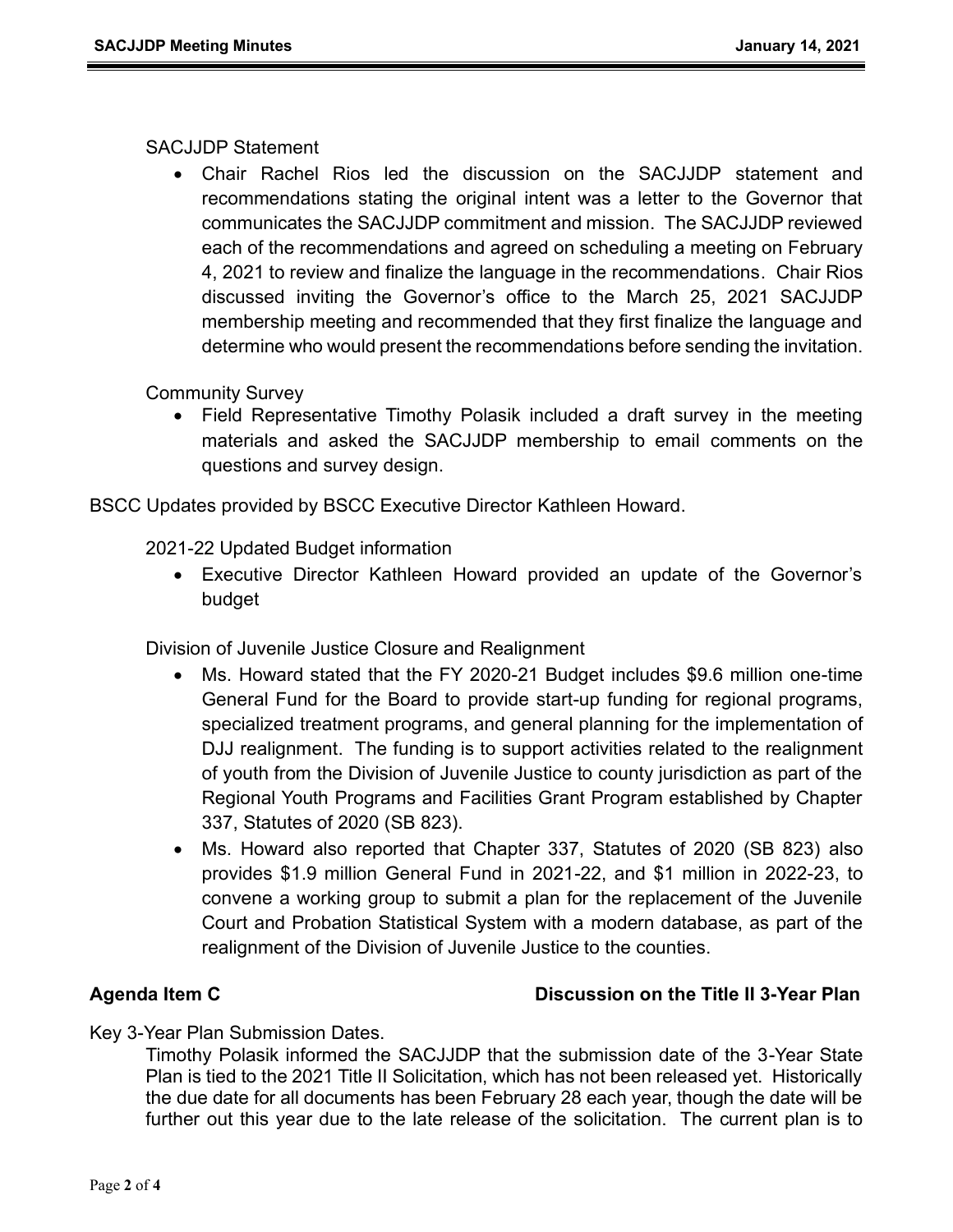present the SACJJDP Title II 3-Year Plan to the BSCC Board at the April 8, 2021 Meeting, though this may be changed to the June 10, 2021 BSCC Board meeting if additional time is available.

### Framework for Community Grants (Public Feedback)

Timothy Polasik led the discussion on micro-purchase contracts for local organizations to hold a community meeting to receive public feedback on local juvenile justice needs. The SACJJDP membership determined that the contracts should require the organization to receive feedback on the survey questions and present a report of the findings. The contractor should:

- Identify the most important purpose areas for your community and why.
- Identify how the issue has changed the life of the youth engaged in the juvenile justice system.
- Identify what would have helped system involved youth.
- Provide Incentives for youth participation in meetings for youth engaged in the juvenile justice system.
- Prepare the youth participants in advance of the meeting.

The SACJJDP stated they would like a report on the findings and a presentation of the report to the committee. The SACJJDP membership stated that there should be (6) six contracts up to \$5000 each; and that they would like a geographically disperse representations. The SACJJDP membership requested the following locations:

- (1) one Large County Northern California
- (1) one Large County Southern California
- (1) one Medium County Northern California
- (1) one Medium County Southern California
- (1) one Small County
- (1) one Native American Tribe

# **Agenda Item D SACJJDP Membership Composition Update**

### SACJJDP Roster

Chair Rios discussed the roster and stated that the SACJJDP is compliant with the Title II membership requirements. Chair Rios suggested that it might be beneficial to add someone that directly works with substance treatment. Honorable Brian Back stated that the SACJJDP may want to consider add a Probation Chief to replace retired Probation Chief Michelle Scray-Brown. Timothy Polasik reminded the committee that Title II requires that 20% of the membership must be individuals under the age of 28 at the time of appointment who were system involved as juveniles. Adding additional members may also require the recruitment of individuals to maintain the 20% requirement.